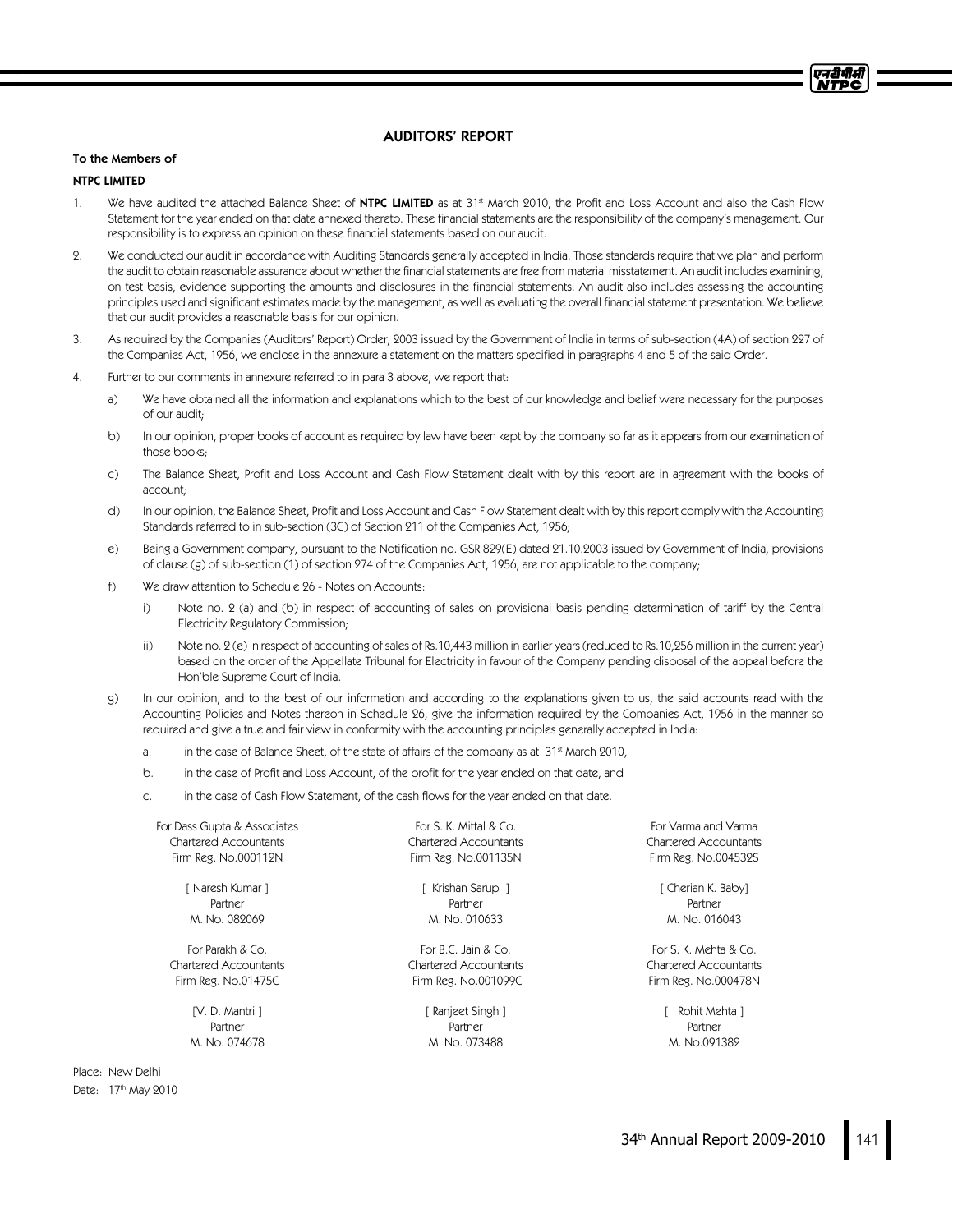# ANNEXURE TO THE AUDITORS' REPORT

एनरीपीसी **NTPC** 

> Statement referred to in paragraph (3) of our report of even date to the members of NTPC LIMITED on the accounts for the year ended 31st March 2010

- (i) (a) The Company has generally maintained proper records showing full particulars including quantitative details and situation of fixed assets.
	- (b) All the assets have not been physically verified by the management during the year but there is a regular programme of verification which, in our opinion, is reasonable having regard to the size of the Company and the nature of its assets. No material discrepancies were noticed on such verification.
	- (c) Substantial part of the fixed assets has not been disposed off during the year.
- (ii) (a) The inventory has been physically verified by the management at reasonable intervals.
	- (b) The procedures of physical verification of inventories followed by the management are reasonable and adequate in relation to the size of the Company and the nature of its business.
	- (c) The Company is maintaining proper records of inventory. The discrepancies noticed on physical verification of inventories, wherever material, have been properly dealt with in the books of account.
- (iii) (a) The Company has not granted any loans secured or unsecured to any Company, firm or other parties covered in register maintained under section 301 of the Companies Act, 1956.
	- In view of clause (iii)(a) above, the clauses (iii)(b), (iii)(c) and (iii)(d) are not applicable.
	- (e) The Company has not taken any loans, secured or unsecured from companies, firms or other parties covered in register maintained under section 301 of the Companies Act, 1956.
		- In view of (iii) (e) above, the clauses (iii) (f) and (iii) (g) are not applicable.
- (iv) In our opinion and according to the information and explanations given to us, there is adequate internal control system commensurate with the size of the Company and the nature of its business for purchase of inventory and fixed assets and for sale of electricity, goods and services. During the course of our audit, we have not observed any continuing failure to correct major weaknesses in internal control systems.
- (v) (a) According to the information and explanations given to us, during the year under audit there have been no contracts or arrangements which need to be entered in the register maintained under section 301 of the Companies Act, 1956.
	- In view of clause (v) (a) above, the clause (v) (b) is not applicable.
- (vi) In our opinion and according to the information and explanations given to us, the Company has complied with the directives issued by the Reserve Bank of India, the provisions of Sections 58A and 58AA or any other relevant provisions of the Companies Act, 1956 and the Companies (Acceptance of Deposits) Rules, 1975 with regard to the deposits accepted from the public. No order has been passed by the Company Law Board or National Company Law Tribunal or Reserve Bank of India or any Court or any other tribunal.
- (vii) In our opinion, the Company has an internal audit system commensurate with its size and nature of business.
- (viii) We have broadly reviewed the accounts and records maintained by the Company pursuant to the Rules made by the Central Government for the maintenance of cost records under section 209 (1) (d) of the Companies Act, 1956 and we are of the opinion that prima facie the prescribed accounts and records have been made and maintained. We have not, however, made detailed examination of the records with a view to determine whether they are accurate and complete.
- (ix) (a) Undisputed statutory dues including provident fund, investor education and protection fund, income tax, sales-tax, wealth tax, service tax, custom duty, excise duty, cess and other statutory dues have generally been regularly deposited with the appropriate authorities within a period of six months from the date they became payable which has since been deposited with the appropriate authorities.
	- (b) The disputed statutory dues aggregating to Rs.1,732 million that have not been deposited on account of matters pending before appropriate authorities are detailed below:

| SI.No.         | Name of Statute                                               | Nature of dues          | Forum where the dispute is pending           | Rs./million |
|----------------|---------------------------------------------------------------|-------------------------|----------------------------------------------|-------------|
|                | Central Sales Tax and Sales Tax/VAT<br>Acts of Various States | Sales Tax/VAT           | Additional Commissioner of Sales Taxes       | 171         |
|                |                                                               |                         | Commissioner of Sales Tax                    | 65          |
|                |                                                               |                         | Dy. commissioner of Sales/ Commercial Taxes  | 118         |
|                |                                                               |                         | High Court                                   | 721         |
|                |                                                               |                         | Sales Tax Tribunal                           | 129         |
|                |                                                               |                         | Joint Commissioner (Appeal) Trade tax        | 30          |
| $\overline{2}$ | Water (Prevention & Control of<br>Pollution) Cess Act, 1977   | Water/Pollution Cess    | Appellate Authority, Pollution Control Board | 13          |
| 3.             | Indian Stamp Act, 1899                                        | Land Tax                | Appellate Authority – Board of Revenue       | 14          |
| 4.             | Central Excise Act, 1944                                      | Central Excise Duty     | <b>CESTAT</b>                                | 3           |
| 5.             | Income Tax Act, 1961                                          | Income Tax              | Income Tax Appellate Tribunal/CIT            | 103         |
|                |                                                               |                         | Allahabad High Court                         | 142         |
|                |                                                               |                         | Asst. Commissioner                           | 116         |
| 6.             | Bihar Electricity Duty Act, 1948                              | <b>Electricity Duty</b> | Patna, High Court                            | 107         |
|                | Total                                                         |                         |                                              | 1,732       |

(x) The Company has no accumulated losses and has not incurred cash losses during the financial year covered by our audit and the immediately preceding financial year.